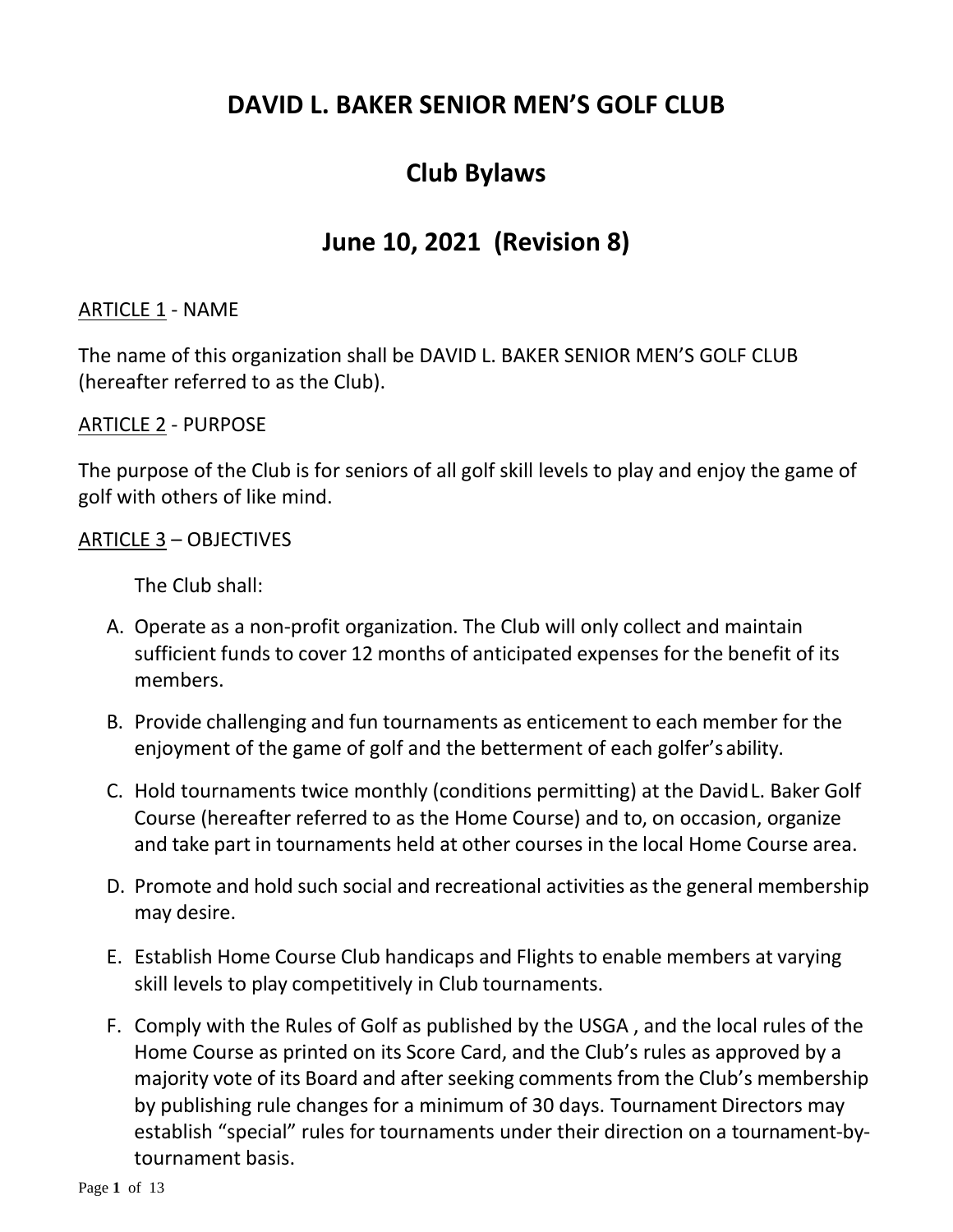## ARTICLE 4 - MEMBERSHIP

- A. Members shall have attained a minimum age of 60.
- B. Members shall pay annual dues in accordance with Article 5 of these Bylaws.
- C. Honorary Members: The Club President may designate as HonoraryMember Long-term, past members, who are no longer able to play due to physical limitations and are not dues paying members. Honorary Members may be invited to participate in club activities but may not play in Club Tournaments. If there is a cost to participate in any such activity, the Honorary Member shall pay the amount equivalent to the cost members pay, minus any subsidy from the Club's Treasury.
- D. Member rosters will be annotated to identify any Honorary Members.
- E. Life Members: During its last meeting of each calendar year, the Board's Secretary shall place into nomination the names of club members who have completed 200 or more individual low-net tournaments. Those members having already achieved Life Member status are not re-nominated. Members retain Life Member status for as long as they remain in "good standing" in the Club as determined by the Club's Board. A simple majority vote of the Board is needed to approve Life Membership, or upon finding for major and/or repeated violation of rules and/or good order, to suspend or remove Life Membership. Life members are exempt from paying Club dues for as long as they remain active and in good standing in the Club. They are still required to pay for participation in all other activities for which payment of a fee has been authorized by the Board.
- F. No member of the club shall be financially or otherwise responsible for the action(s) of any other member.

## ARTICLE 5 - DUES

A. Dues shall be established by a majority vote of the Board by November. Dues will be prorated to one half, plus \$5.00, of the yearly-established amount for applications accepted after July 1st of any year.

B. The Club's Treasurer will begin collection of dues effective January 1st of the new tournament year.

1. Members, with the exception of Life and Honorary Members, shall pay their dues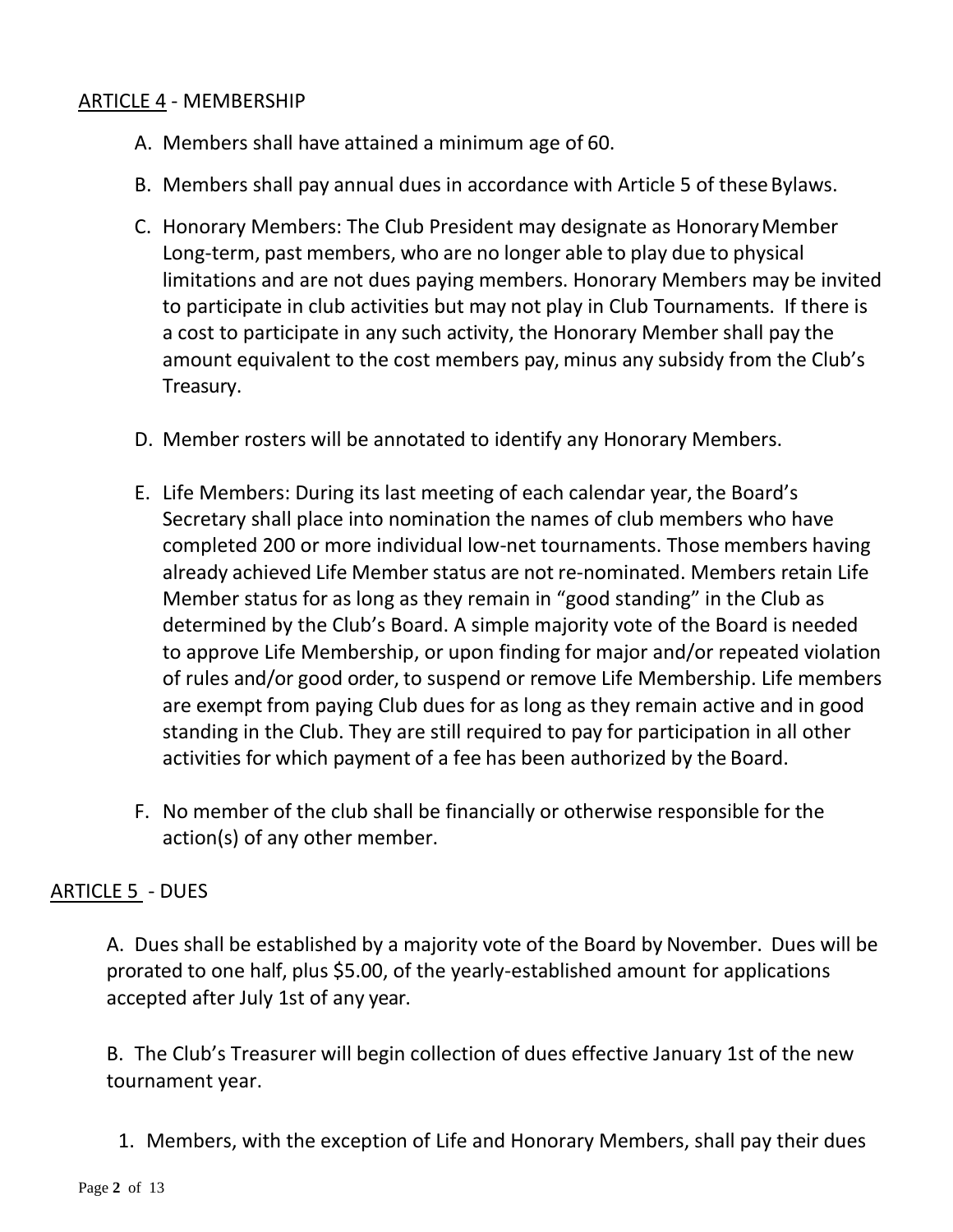not later than the end of February by personal check, money order or cashier's check. For record keeping purposes, cash will not be accepted for payment of dues.

- 2. Failure to pay dues by the end of February will result in the member being removed from the club rosters. He will not be eligible to play in future tournaments until a new membership application is submitted, and payment of dues is received by the Treasurer.
- 3. Members who have declared a temporary medical disability to the Tournament Director may be given a waiver of up to one year, which will allow the medically disabled member to remain on the club rosters for communications and handicap calculation purposes. Dues must be paid by the member to remain on the club rosters after the one-year period ends, or within the year if the member desires to resume tournament play. Medical waivers may not be extended beyond one year and may only be granted once. The Tournament Director shall coordinate with the Handicap Chairman and the Treasurer regarding waiver establishment and status changes.
- 4. Members returning from a medical disability, must make it known to the Handicap Chairman and Tournament Director, if he desires to keep his previously established handicap or if he would prefer to start a new handicap by playing two qualifying rounds. The Handicap Chairman is responsible for updating total tournament rounds played for Life Membership qualifying purposes.
- C. Membership dues are not refundable.
- D. Other obligatory and non-obligatory fees may be assessed upon members when deemed necessary and when approved by a majority vote of the Board. Examples are nametags, luncheons and Club shirts.

## ARTICLE 6 - EXPENDITURES

- A. The Treasurer shall maintain a checking account at a bank of his choice.
- B. The Treasurer together with either the Club President, Secretary and/or Assistant Treasurer shall be authorized to sign checks written from the Club's checking account. Checks written for an amount over \$200 shall require two signatures.
- C. The Club's funds may only be used to pay for expenses that are deemed by the Board as necessary to support the continuing activities of the Club as put forward in these Bylaws. Generally, the funds come from the collection of member dues and non-obligatory fees, and the funds are used for the following: Championship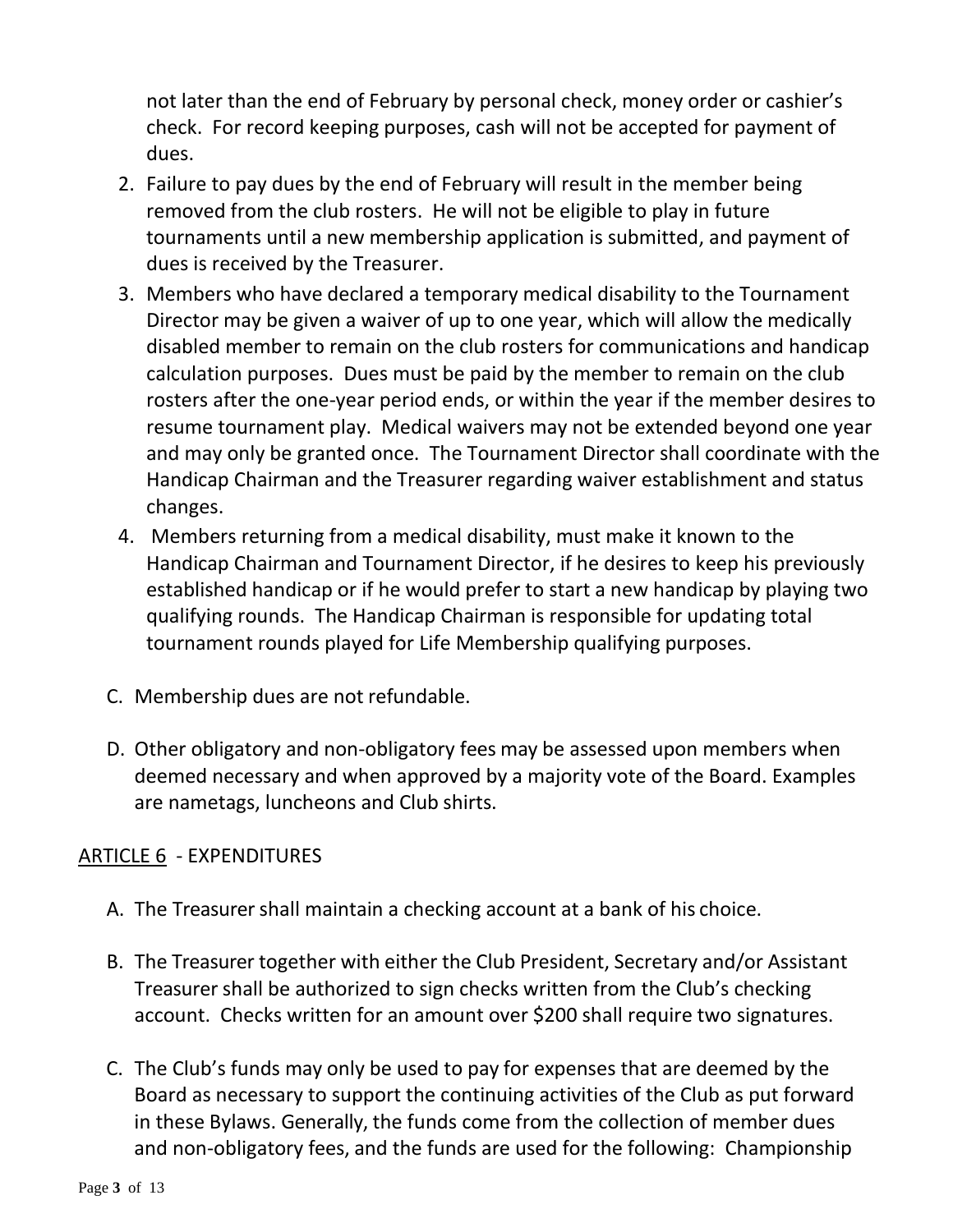Trophies, Membership Luncheons, Publishing of the Club's website, Postage and Office Supplies, Thank You Recognitions (for services supporting Club activities), Door Prizes, and Hole-In-One Pool (members who paid). "Thank you" recognitions may not exceed the cost of a Home course round of golf, with cart.

## ARTICLE 7 HOLE-IN-ONE POOL

- A. Only members whose dues are paid may join this non-obligatory Pool. Fees are established at \$1.00 and are non-refundable for any reason.
- B. At least one other Club member must witness a hole-in-one. Total payoff of the fund will be given to the member making the hole-in-one. If two or more members in the same tournament make a hole-in-one, they shall divide equally the payoff.
- C. After a payoff has been made, the fund shall be replenished by a new collectionof \$1.00 from those who want to participate.
- D. The hole-in-one pool pertains only to tournaments played at the HomeCourse.
- E. Donations for the fund shall be collected and maintained by the Club Treasurer.

#### ARTICLE 8 - OFFICERS

- A. The following officers of the Club shall constitute the Board of Directors.
	- 1. President
	- 2. Vice-President & Membership Chairman
	- 3. Secretary
	- 4. Treasurer
	- 5. Tournament Directors (Home & Away)
	- 6. Handicap Chairman
	- 7. Tournament Preparation Manager
	- 8. Tournament Operations Manager
	- 9. Tournament Results Manager
	- 10.Website Manager
- B. Officers may appoint as many assistants, i.e., Assistant Secretary, Assistant Treasurer, Closest-To-The Pin Coordinator, as necessary to accomplish their responsibilities. This is encouraged as a means of getting more members involved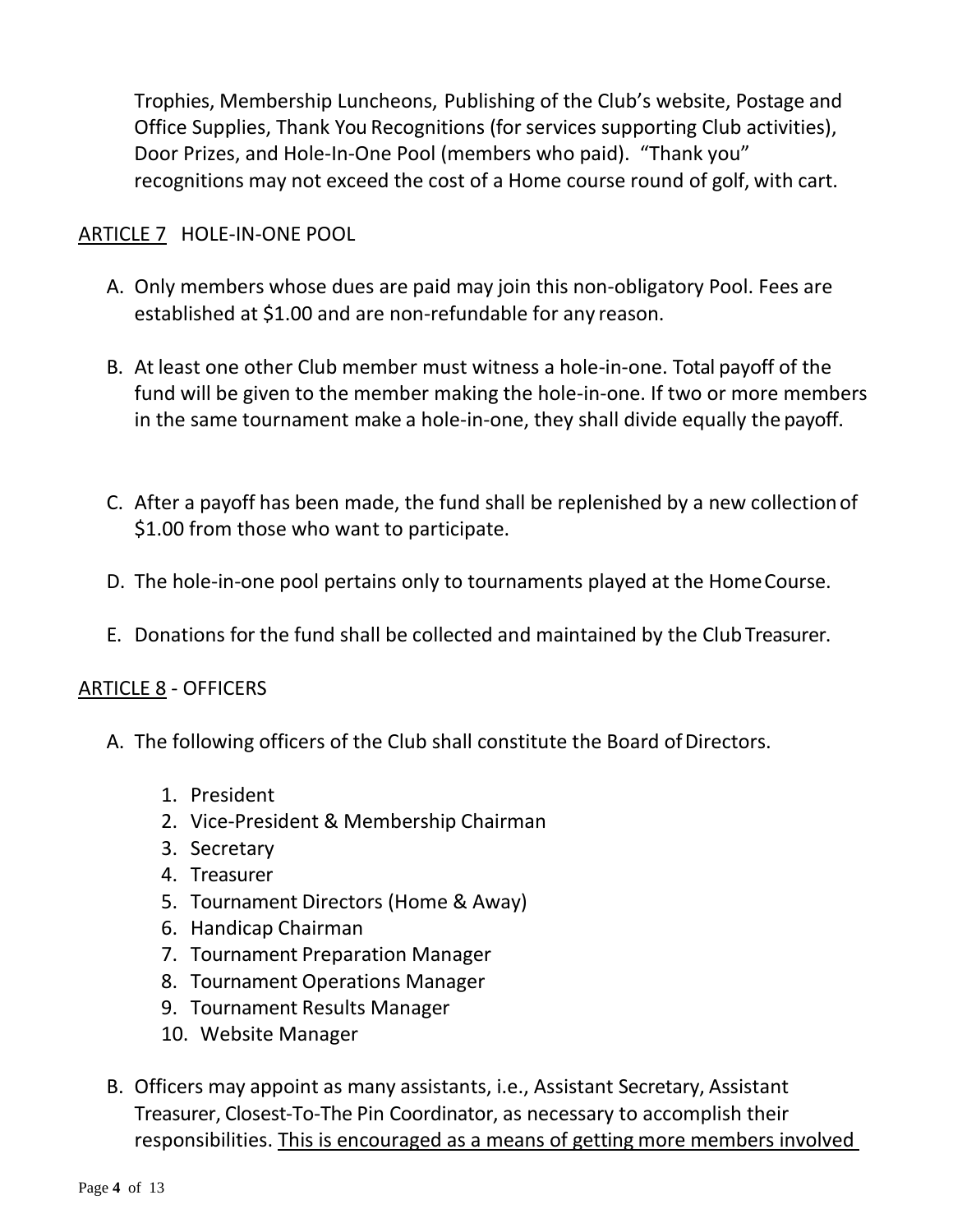in the operation of the Club. Assistant Secretaries and assistant Treasurers must be approved by vote of the Club's Board, and even though assistants are not Club Officers, they may attend Board meetings and participate in Board discussions, but they do not have voting privileges.

C. For the purpose of making themselves more identifiable to the membership for information and assistance, Club Officers will wear distinctive name badges. These badges will be worn at all official club events and will be positioned such that they can be clearly seen. Badges will be blue with white lettering, provided by the club, and issued by the Vice President, who is responsible for this process. The first line on the badge will be the officer's name in large, all cap letters. The Second line will be the title of the officer's position, in slightly smaller lettering, and the third line will state "Baker Sr. Men's Golf" in slightly smaller lettering than the second line. Fastener type, magnetic or safety pin, will be the choice of the officer.

## ARTICLE 9 - TERMS OF OFFICE

- A. The term of an elected officer shall be for a one-year period, January 1 through December 31.
- B. If nominated and re-elected, an officer may fulfill consecutive terms of office up to five consecutive terms in the same office.
- C. If a vacancy occurs, the Board by majority vote shall appoint a replacement to fill the vacant position for the remainder of the year.

#### ARTICLE 10 - NOMINATION AND ELECTION OF OFFICERS

- A. It is the responsibility of each member to participate in the election ofofficers.
- B. The Club's President shall appoint a nominating committee of at least three club members (at least one being a non-Board member). The committee shall provide a list of at least one candidate for each office to the Secretary by October 31.
- C. Ballots shall be prepared by the Secretary and shall be distributed to each member by the first tournament date in November. Order of preference for distribution: 1) Email and website for the majority of members; 2) Paper ballot handout at the tournament sign-in table for members without email; 3) Paper ballot mailed via US Postal Service for members who request them from the Secretary.

Page **5** of 13 D. Each member will complete their ballot and return it in person or by email or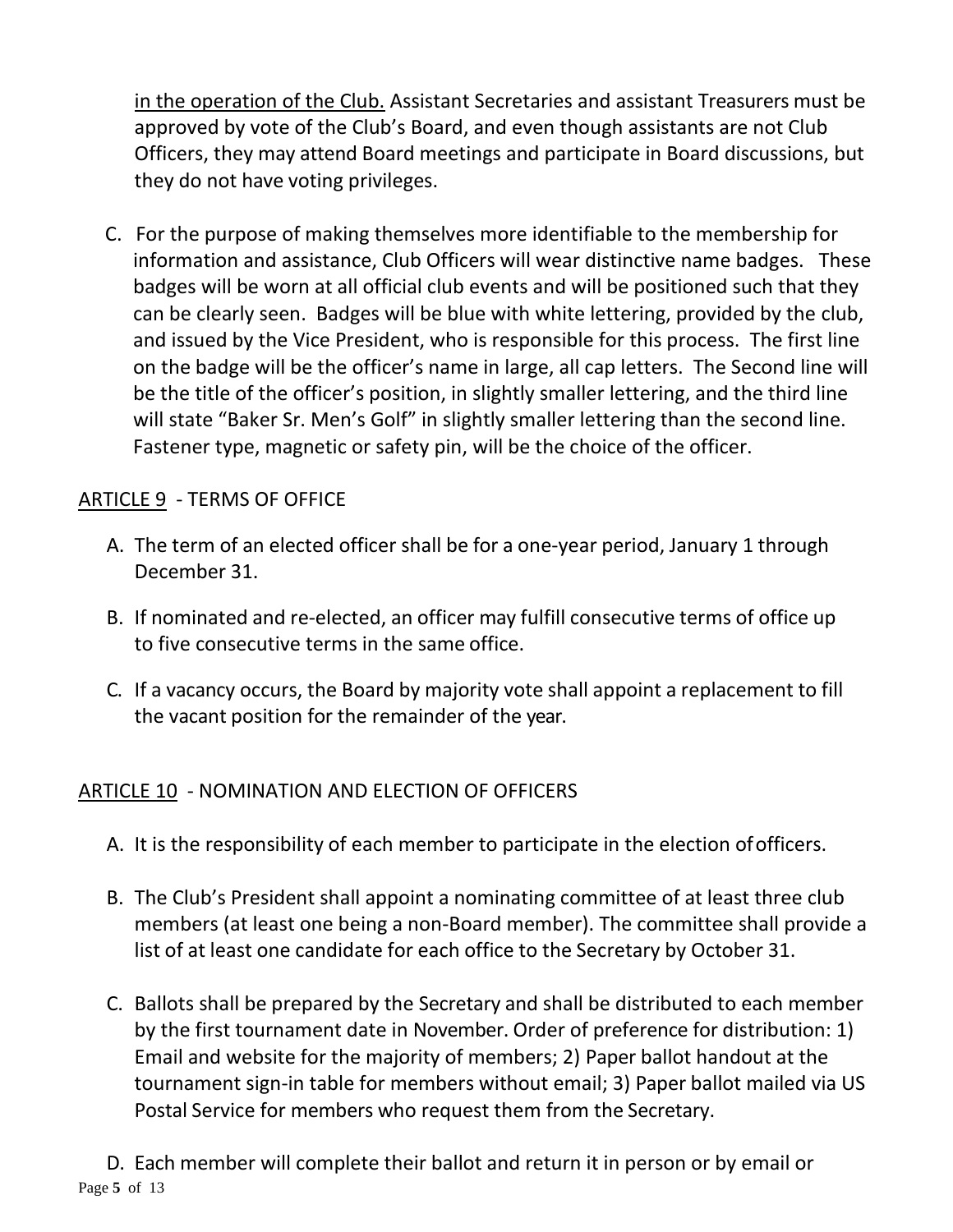US Postal Service to the Secretary, or the Secretary's designee, by the second tournament date in November.

E. The Secretary shall tabulate the votes and post the results on the bulletin board by the first tournament in December. Additionally, the results will be emailed to the membership.

## ARTICLE 11 – OFFICER RESPONSIBILITIES

A. The President shall chair all Board and General meetings, appoint committees as deemed necessary to operate the Club and co-sign checks, as necessary, for prompt payment of bills. He shall be responsible for the operation of the club and ensure that all articles of the Bylaws are followed.

B. The Vice President shall be the Membership Committee Chairman. He will be in charge of the club operation in the absence of the President. He will beresponsible for processing applications of new members. After processing, the application will be given to the Secretary.

- 1. The Vice President shall make available to each new member a copy of:
	- a) Club Bylaws
	- b) Member Telephone Roster and Leadership Roster
	- c) Tournament Schedule
	- d) Website Information
- 2. He will assist the Secretary in keeping the file of paid members current and provide the Tournament Director a list of eligible members for each tournament when requested by the Tournament Director.
- C. The Secretary shall collect, maintain and securely store the important documents and records of the Club. He shall record minutes of all Membership and Board meetings, distribute pertinent Club information to the Membership, and, co-sign Club checks when necessary. He shall confer with the Vice President & Membership Chairman to maintain a list of paidmembers.
- D. The Treasurer shall establish an annual budget for the coming year. This shall be done prior to the November Board meeting at which a decision on the next year's dues will be made by the Directors. He shall keep accurate accounts of the dues and other income and disbursements. He shall provide a statement detailing income and expenses at all Board and General Meetings. He, and/or his designated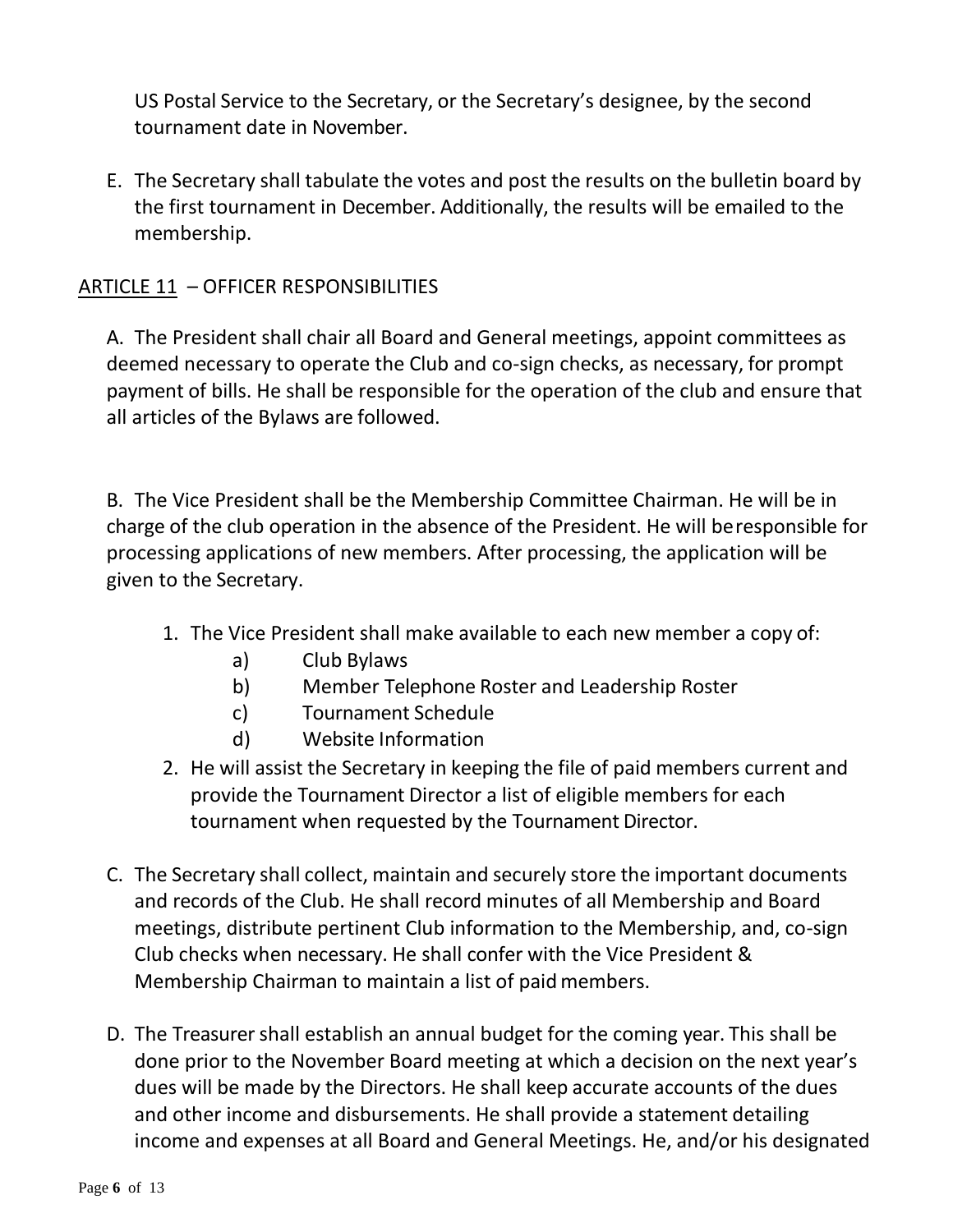assistant, shall be responsible for the collection of funds from the participants in Club, Home Course tournaments.

- E. The Home and Away Tournament Directors, assisted by the Preparation, Operations and Results Managers, as needed, shall be responsible for conducting all Club tournaments. For tournament preparation and operation purposes, they will act as the liaison between the Club's Board and Home or Away Club golf course management. By mid-November, they together shall be responsible for establishing an Annual Schedule of Home and Away Tournaments for the coming year. For their respective tournaments, they will prepare a schedule of foursomes and tee times. They determine the payoff amounts, post the results and submit the list to the treasurer for funding. They shall be responsible for the notification of players for each tournament, their group for play, tee off time and the cutoff time for check-in. At their sole discretion, they shall provide any additional, tournament specific rules necessary for the tournament's format, safety, speed of play and enjoyment. They shall be the final arbitrator for resolving any disputes that may arise in tournaments for which they are responsible.
- F. The Handicap Chairman shall be responsible for calculating Club handicaps and providing alphabetical and numerical (low to high handicap) handicap listings to the Tournament Director monthly. SCGA methodology software for establishing handicaps will be purchased and owned by the Club for the Handicap Chairman's use. He shall maintain backup copies of the software, copyright permitting, and of each month's tabulations.

a. REESTABLISHING HANDICAPS: The Handicap Chairman shall allow members to reestablish their handicaps by starting over with two rounds of tournament play under the following conditions:

1. Player was inactive from golf for medical, or absent from membership for any reason, for several months or more. Members may choose to keep their former handicap or establish a new handicap.

2. Player requests to reestablish his handicap for any reason which causes a player's rapid, irreversible decline in ability to play golf at their former level. Tournament Directors and Handicap Chairman must be in agreement to reestablish the player's handicap.

G. Past Board Members, who maintain current memberships, may attend all Board and General Meetings, serving in an advisory capacity, but shall only have a vote in the General Meeting.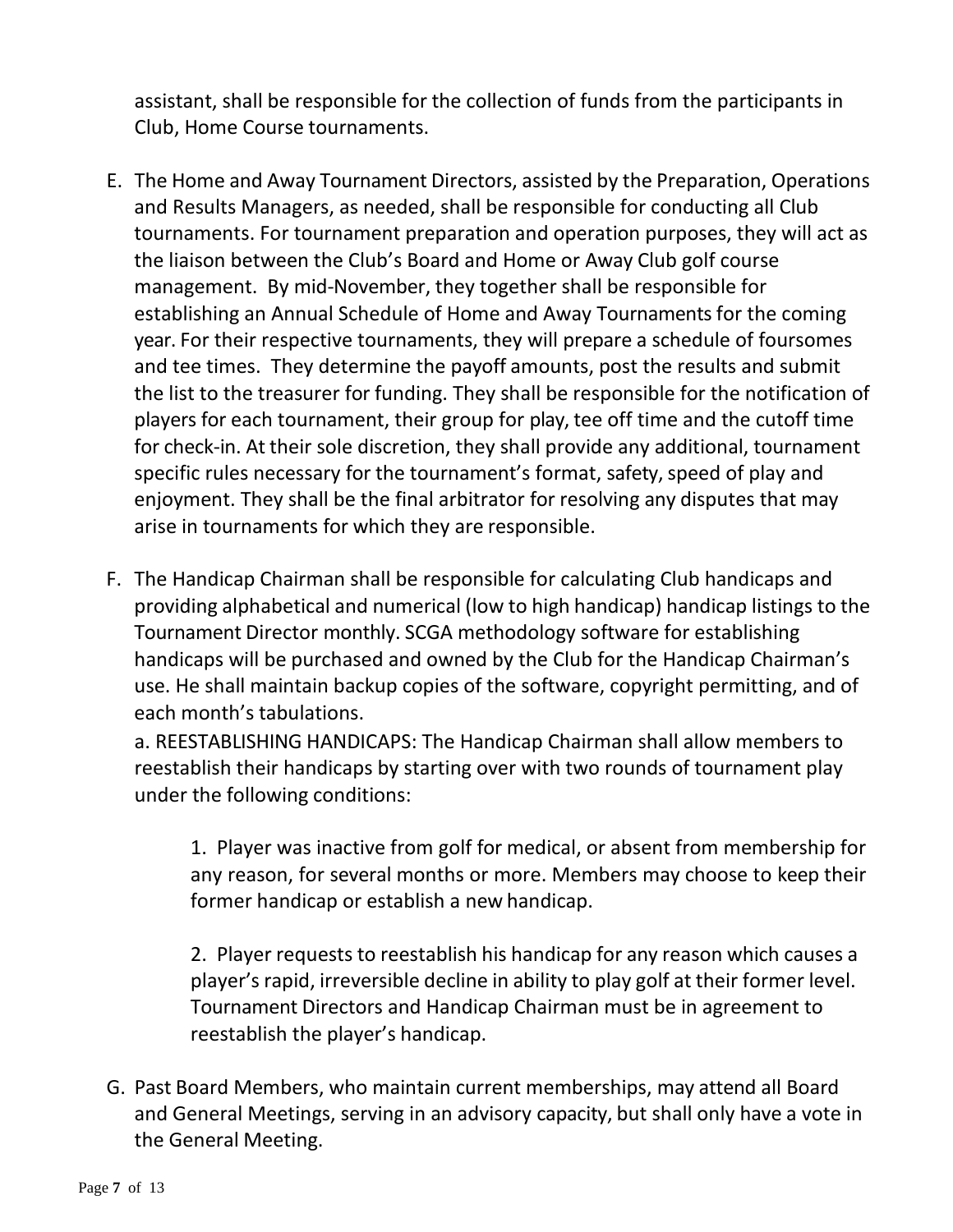H. By agreement with Home Course management, Tournament Directors, for the tournaments they direct, shall receive a comped tournament round of golf. The Treasurer or Assistant Treasurer shall also be eligible for a comped round for tournaments worked at the sign-in table.

### ARTICLE 12 - TOURNAMENTS

- A. There shall be a minimum of two (2) tournaments per month (conditions permitting), usually on alternating Mondays.
- B. All members playing in a tournament are required to pay into the sweepstakes (sweeps). New members or re-instated members are the only exceptions to this requirement. New or re-instated members will play their first two (2) tournaments to establish a club handicap. Members must have a club handicap to participate in the sweeps.
- C. Members are required to check in with the Treasurer, or his assistant, at the sign-in table at least 45 minutes prior to their scheduled tee time. Check-in processing will be ended 30 minutes prior to the last scheduled tee time, or when all scheduled players have signed-in, whichever is sooner.
- D. No member will be eligible for tournament play who has not been verified by the Treasurer as being a currently paid member.
- E. Each golfer shall be responsible for correctness of their individual score and initial their score on the scorecard upon completion of the round. Scorecards shall be passed out by the Tournament Director and shall be returned to the afternoon table workers at the conclusion of each tournament play. Cards must be signed by a scorekeeper, attested and dated by a member of the group.
- F. The Tournament Director will be responsible for the checking of all returned scorecards. Disqualification of any golfer's score may occur at the discretion of the Tournament Director under the following circumstances:
	- 1. If a scorekeeper fails to submit a final score card to the afternoon table workers within 15 minutes of the conclusion of tournament play, all members of his group may be disqualified.
	- 2. If a player returns a score lower than actually taken, the player may be disqualified. If a player returns a score higher than actually taken,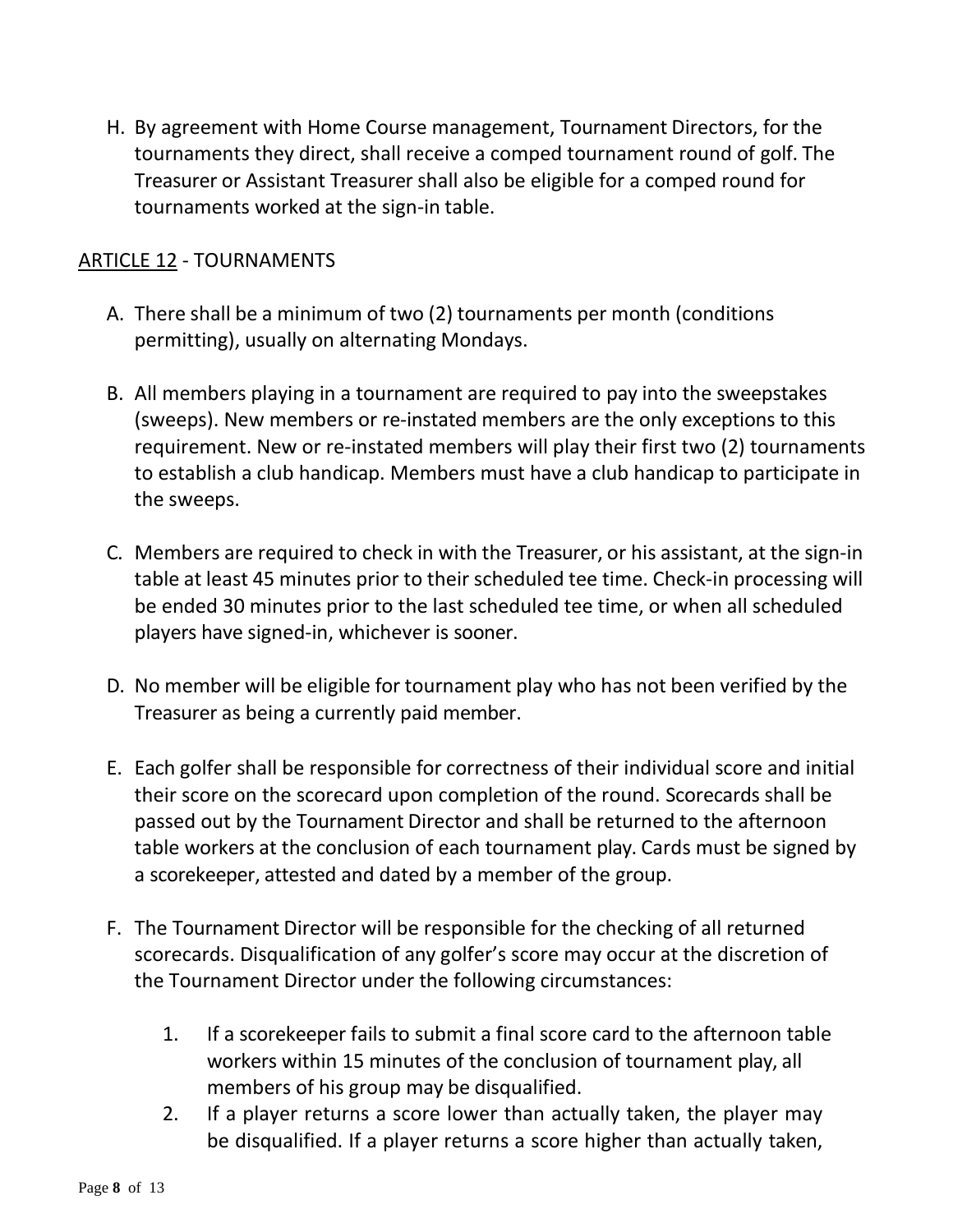the score stands, and the player will not be disqualified.

- 3. All sweep payments will be disbursed to members at the next scheduled tournament. Players who do not complete the full round of golf may still be eligible for a Closest-to-the-Pin (CTTP) award, if properly achieved and recorded.
- G. Each tournament will consist of four (4) flights of almost equal number of players based upon handicaps of each member who has signed to play for the tournament. Therefore, it is possible a player may be placed in a different flight from tournament to tournament. The Tournament Director shall be responsible for assigning players to flights. The Board of Directors may change the number of flights as circumstances dictate.
- H. In the event of rain, at least 70% of the scheduled players must finish 18 holes or the tournament will be deemed canceled, making the tournament a non-event. All payout monies shall be carried to the next scheduled tournament, and no additional monies will be collected for said tournament, except for players wishing to play the next tournament who did not pay or play in the rained-out tournament. For those who do finish, the game will not be used in handicapdetermination.

## ARTICLE 13 – LOCAL CLUB RULES

- A. USGA rules will be followed except when local rules generated by the Tournament Director to support the age of our members, course conditions, and pace of play are used. The local rules will be printed on the back of the score cards. When there is a conflict between the local rules and the USGA rules, the local rules will prevail. Any violation of the local rules should be brought to the attention of the Tournament Director at the end of the round.
- B. Closest-to-the-Pin (CTTP) measurement shall be accomplished in the following manner:
	- 1. Measurement to determine the closest ball to the pin must only be made by use the tape measure provided at greenside of holes selected for CTTP competition. The measurement is made from the front edge of the player's ball where it came to rest on the green, and the front edge of the flag stick as it is placed in the center position of the CTTP hole.
	- 2. Such measurement must be made in the presence of at least two members of the group on the green.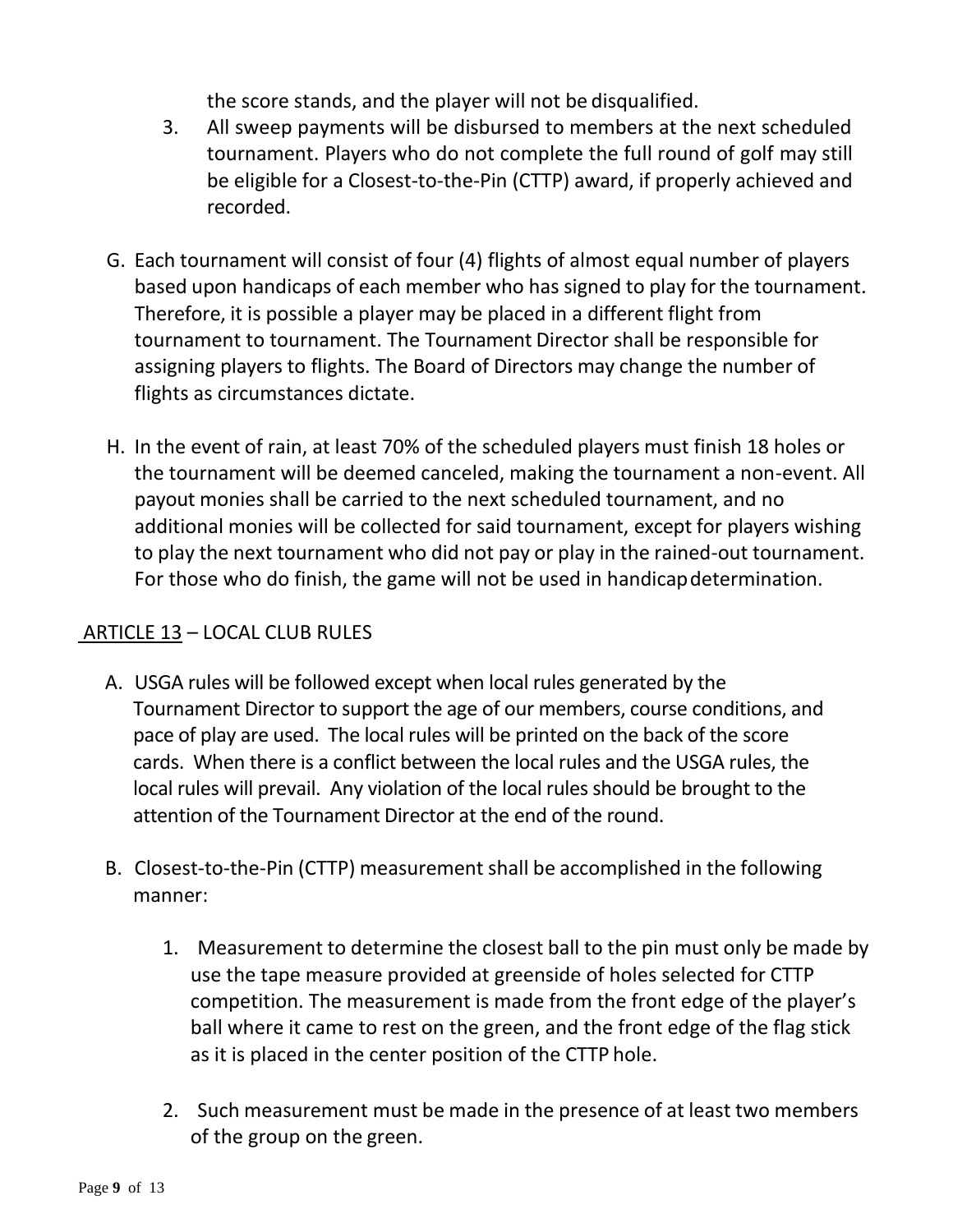- 3. Players are responsible for recording their measurement in feet and inches (e.g.,  $7' - 2''$ ) only if it is less than any others that may have already recorded their measurement, and they must ensure that they are recording their distance to the pin on the sheet that is provided at green-side for their assigned flight, e.g., A Flight records only on A Flight designated sheets, etc.
- C. Any protest or disagreement regarding rule interpretation or violation must be made when the score card is handed to the Tournament Director or his representative at the conclusion of a tournament. Any protest or contention made after the conclusion of the tournament will be disallowed. The Tournament Director shall be the final arbiter of any protests or disagreements.
- D. If instances of rules infractions or disruptive conduct are reported to the Tournament Director, he has the option of taking immediate corrective steps, or bringing this to the attention of the Board of Directors. If that occurs, the Board will decide on courses of action ranging from talking to player to temporarily suspending him from all club activities for up to three months. Ultimately, if infractions or disruptive behavior persist, the Board of Directors, by majority vote, shall terminate the membership of the offending player.

## ARTICLE 14 - AWAY TOURNAMENTS

- A. The term "away tournament" indicates tournaments staged by the Club at courses other than the Home course. The Away Tournament Director has the discretion to select tournament locations of his choosing and to conduct those tournaments using formats and special rules of his choosing; however, the advice andassistance of the Club's Board and/or general membership should be solicited for other than generally accepted formats and rules.
- B. Away tournaments shall be entirely self-supporting. All money collected for away tournaments must be paid out in either cash or prizes to those participating in the tournament. A written accounting of income and expenses, to include all receipts, shall be provided to the Club's Treasurer within two weeks following the tournament.
- C. Away Tournaments shall be scheduled in coordination with the Home Tournament Director to ensure that they do not conflict or interfere with the Club's twice monthly Home Tournaments.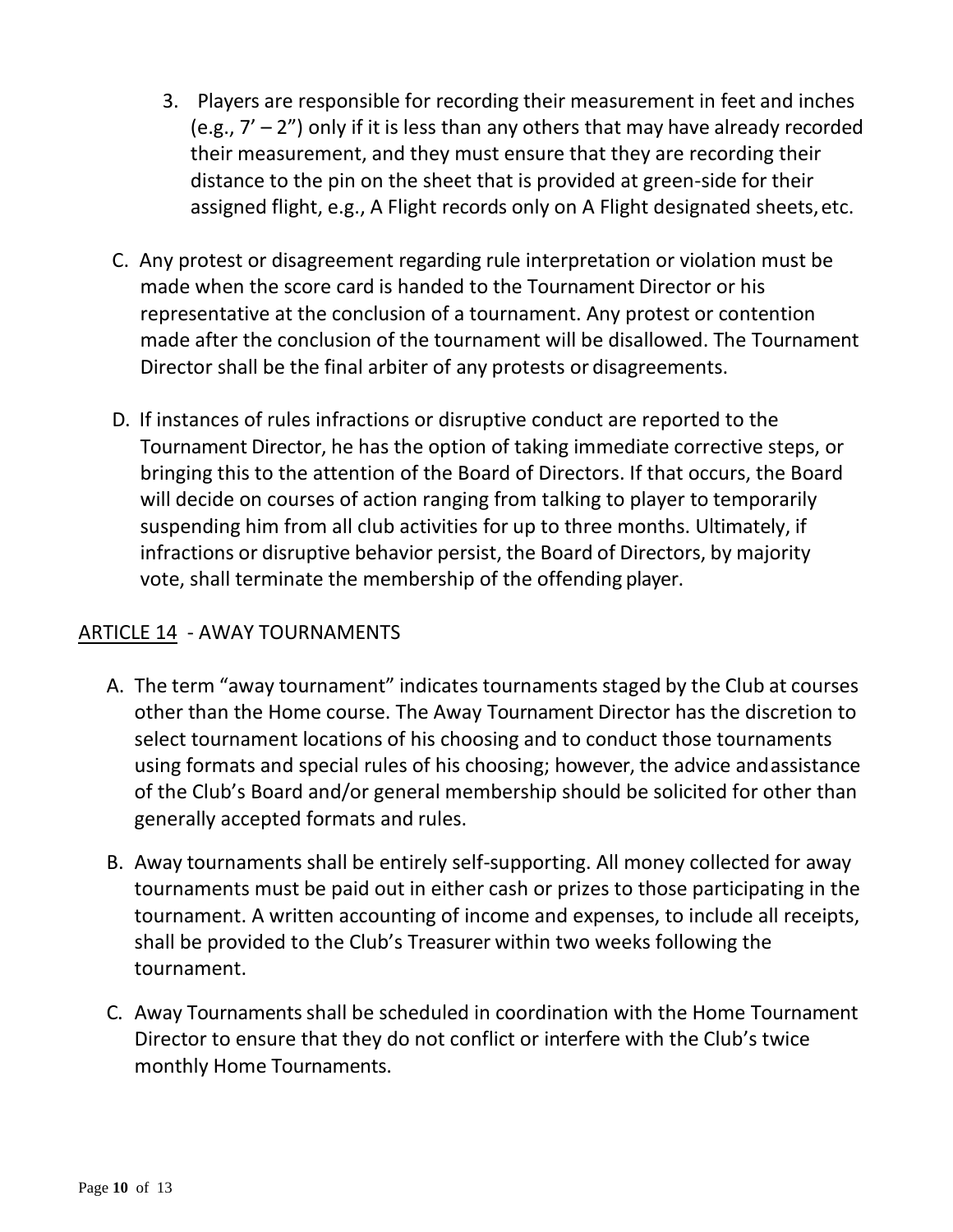## ARTICLE 15 - FLIGHT CHAMPIONSHIP

- A. The Club shall sponsor an annual Club tournament to establish a champion for each flight in effect for the year.
- B. The Tournament Director(s) will establish the rules for play each year by March 1st and submit them to the Board for approval. Once approved, the Flight Championship Rules will be posted on the Bulletin Board and distributed during tournaments and by email.
- C. The first qualification round shall take place in April of each year.
- D. The individual Flight Champions will be awarded commemoration plaques at an end of the year ceremony.

### ARTICLE 16 - CLUB CHAMPIONSHIP

A. A Club Champion will be determined annually based upon the best average gross score for ten tournaments during the period January through the first tournament in December.

B. Any tournament that permits an individual gross score determination will qualify for inclusion in the calculation of the best average. If there are more than ten eligible scores, only the best ten scores will be used in determining the final average gross score. Any player who does not participate in at least ten tournaments during the year will not be considered for ClubChampion.

C. A suitable award will be presented to the Club Champion at an end of year ceremony.

#### ARTICLE 17 - AMENDMENTS

- A. Substantive additions or amendments to these By Laws shall require approval of the of Club members after initial review and approval of the Board of Directors.
- B. Approval of the Club members will be accomplished in the followingmanner:
	- 1. Copies of the proposed amended Bylaws will be distributed to the membership by email, US Postal Service (for those without email), andwill be placed on the Club's bulletin board. Several copies will also be placed on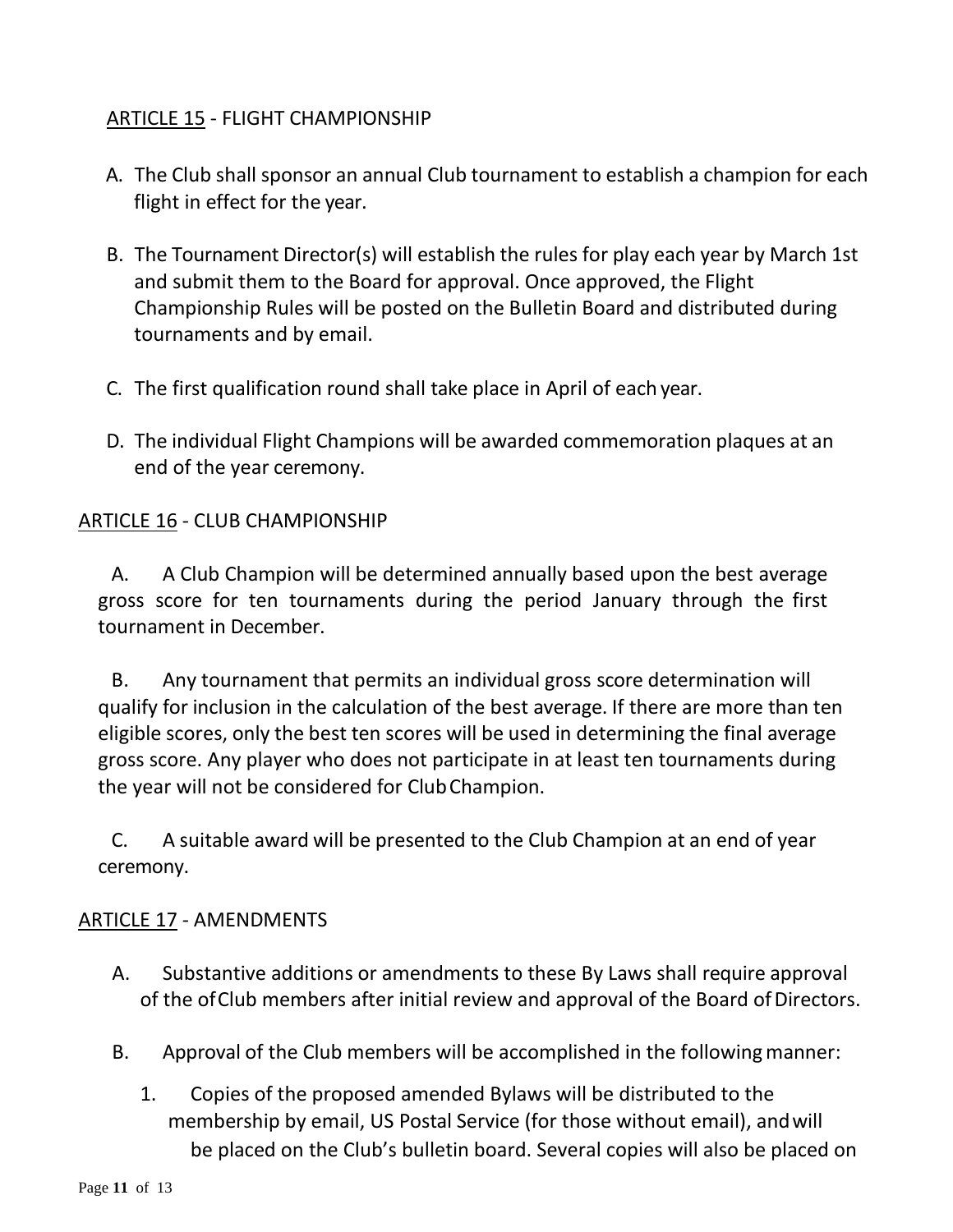the sign-in table at the first convenient tournament. In all cases, a page will be placed in front of the proposed Bylaws to explain the amendments or changes and to let members know this is a draft and their comments are being solicited.

- 2. After 30 days of giving notice to members, a final draft will be prepared and submitted, along with member comments, for the Board's review. If the Board finds that the drafted bylaws satisfactorily addressed any substantial concerns or comments of the membership, they will vote by simple majority on final approval. Otherwise, step 2 will be repeated (as necessary).
- 3. Following Board approval, the Secretary will publish and distribute to the members, the amended version of the Bylaws, which become effective on the date of approval and publication.

### ARTICLE 18 - GENERAL

These Bylaws are the rules under which the Club operates. It is the responsibility of all Club members to read and understand them. Members must comply with these Bylaws in the performance of Club activities and functions. Variations or omissions from the Bylaws must first be approved by the Club's Board of Directors and notification with an explanation of reasons must be made in advance to the membership. The Club's Board of Directors, in deliberation of the causes and reasons, may revoke the Club membership of any member who repeatedly violates or intentionally disregards these Bylaws.

#### **REVISION HISTORY:**

**Revision 1**: January 1, 2004

**Revision 2**: January 1, 2012

**Revision 3:** January 1, 2015

**Revision 4:** September 1, 2015

**Revision 5:** March 1, 2017

**Revision 6:** June 1, 2019

**Revision 7:** November 1, 2020